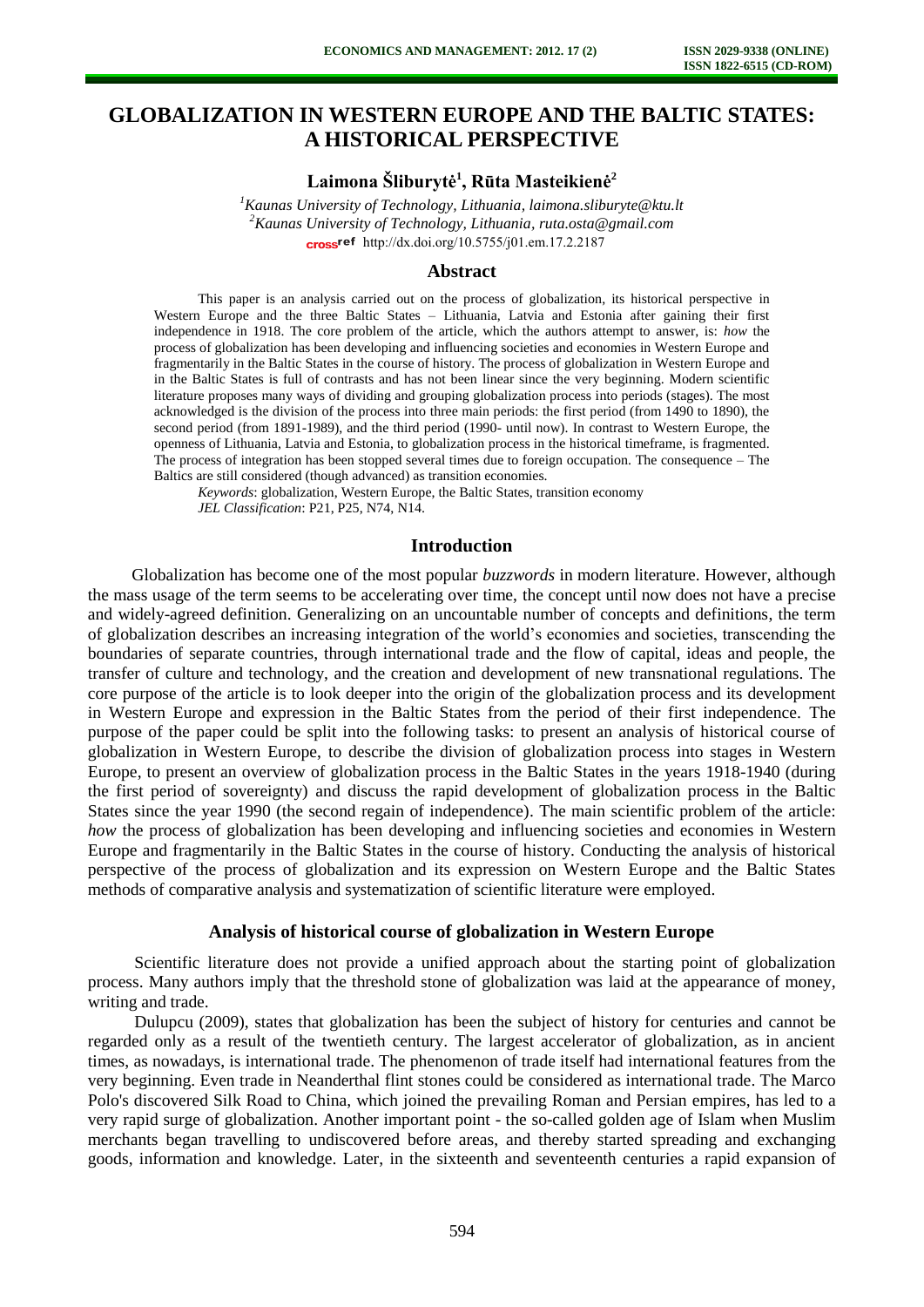European empires, such as Portugal and Spain and the impact of trade stimulated the development of mutual relations and integration.

The process of globalization has gained momentum during the industrial revolution, when all processes have been rapidly automated. According to Kolodko (2001) and Wells (2001) the emergence of telegraph, steam engines, railways, refrigeration and many other technological inventions of that time have largely accelerated the globalization process. The first era of economic globalization also coincided with the liberalization process and laissez-faire movement. From numerous sources of historic literature, it is obvious that during the pre-World War I period products, investment capital, and people could travel between most countries, with very little or no governmental interference. Governmental trade barriers on goods were relatively low at that time (although they were gradually increasing during the given period), investment capital was allowed to cross national borders, and travelling inside Europe did not require passports. In the year 1919 the famous British economist John Maynard Keynes, described globalization in the British Empire before the year 1914: "*What an extraordinary episode in the economic progress of man which came to an end in August, 1914. The inhabitant of London could order by telephone, sipping his morning tea in bed, the various products of the whole earth, in such quantity as he might see fit, and reasonably expect their early delivery upon his doorstep: he could at the same moment and by the same means adventure his wealth in the natural resources and new enterprises of any quarter of the world, and share, without exertion or even trouble, in their prospective fruits and advantages. <...> The projects and politics of militarism and imperialism, of racial and cultural rivalries, of monopolies, restrictions, and exclusion, which were to play the serpent to this paradise, were little more than the amusements of his daily newspaper, and appeared to exercise almost no influence at all on the ordinary course of social and economic life, the internationalization of which was nearly complete in practice.*" The Keynes depicted level of 1914s' globalization is very similar to the one we are experiencing today. Analysing the quote above, it is important to mention the two aspects of the pre-1914 globalization: capital and goods could travel with very little or no restrictions. In addition, flows of funds and capital between different countries were protected by the gold standard<sup>1</sup>. At that time people, capital and goods could move without restrictions not only in Britain. The United States, for example, lacking the workforce, accepted every immigrant to the country, except for convicts, hookers, the mentally disabled, and, after 1882, the Chinese.

After the 1914 peak of globalization, the process was retarded by two World Wars. However, after the war period, the arisen competition between the new power axis – the United States and the Soviet Union – has started accelerating the globalization process again. The conclusion of all most important trade agreements of the XX century, the foundation of the World Trade Organization has made the most significant contributions to the development and spread of globalization process in Western Europe.

#### **Stages of globalization process in Western Europe**

Modern scientific literature offers a great variety of scientists' opinions and assessments of globalization stages, eras, periods and *etc.* Oftentimes the globalization process is separated into a few stages, but meticulous divisions of the time flow of globalization to stages like colonization, trade in slaves, church construction overseas, high capacity transportation inventions, industrialization, construction of highways connecting remote provinces and countries, electrical and electronic infrastructure development and *et al*, is also met on scholarly work on the subject. However, the most common and most cited division of globalization process is into three core pillars: colonialism, imperialism and globalization. The table below illustrates scholar Yaman (2001) interpretation of globalization stages.

| <b>Stages</b> | I stage                                   | II stage                                     | <b>III</b> stage                                                                                                                                                                |  |
|---------------|-------------------------------------------|----------------------------------------------|---------------------------------------------------------------------------------------------------------------------------------------------------------------------------------|--|
| Year          | about 1490                                | about 1890                                   | about 1990                                                                                                                                                                      |  |
| Impulse       | advanced navigation /<br>shipping for the | Industrialization and<br>raised requirements | <b>Hegemony of Multinational corporations</b><br>(MNEs) in the 1970s, communication reforms<br>in the 1980s, disappearance of competitors to<br>Western producers in the 1990s. |  |

**Table 1.** Stages of globalization process in Western Europe

l

<sup>&</sup>lt;sup>1</sup> The essence of the gold standard period (1870-1914) was that national currencies were tied to gold. This resulted in stability in most of the world economies and the currency values remained stable. The major drawback of the gold standard system was that economies of different countries grew at different velocities and the exchange rate did not reflect the actual economic capacity of the national economy.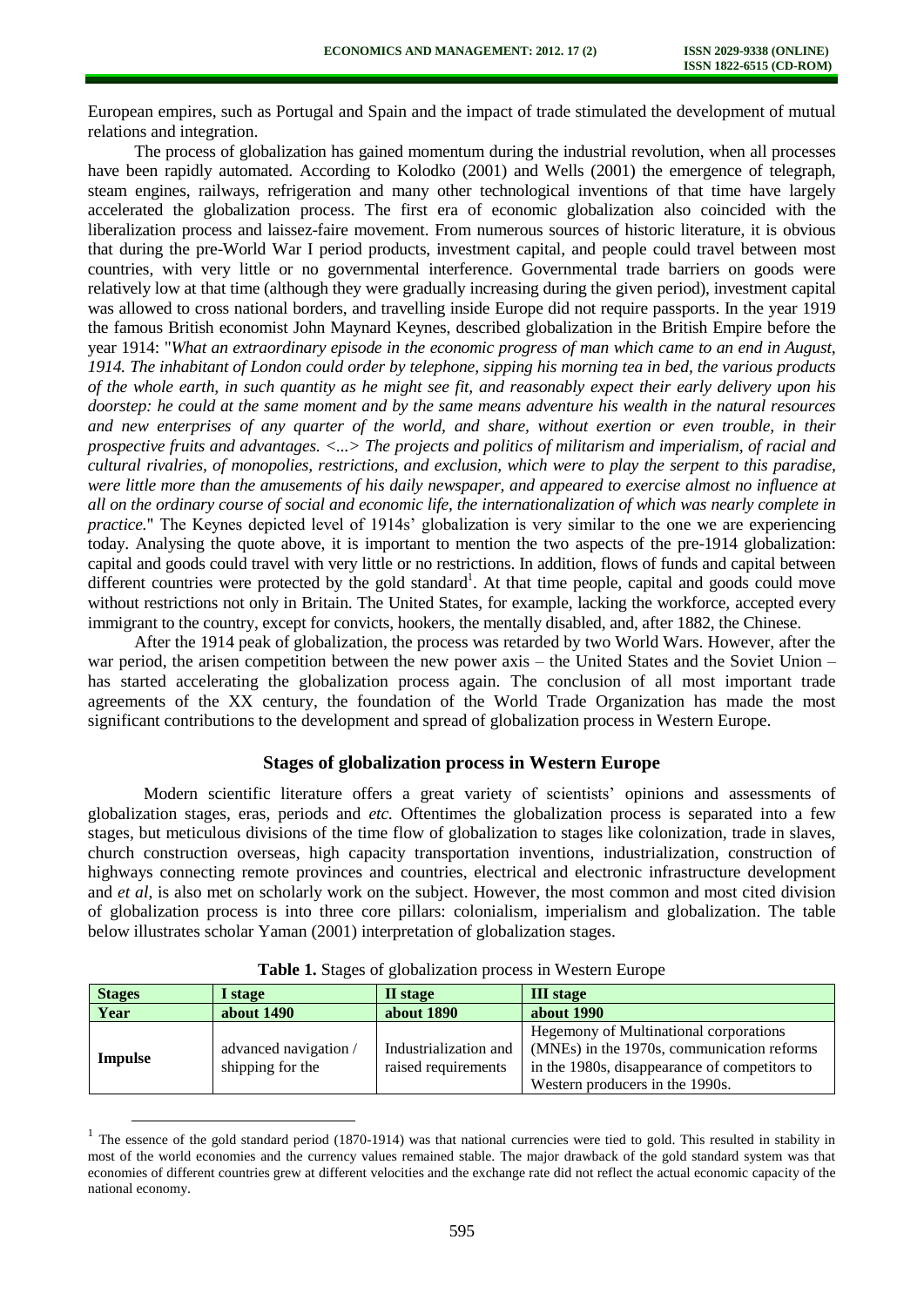| <b>Process</b>                | Profit and military<br>occupation             | Evangelists, then<br>travellers, then<br>companies, and<br>finally occupation | Cultural – ideological influence on entire<br>countries and regions                                                                                                                              |  |
|-------------------------------|-----------------------------------------------|-------------------------------------------------------------------------------|--------------------------------------------------------------------------------------------------------------------------------------------------------------------------------------------------|--|
| <b>Means</b>                  | To bring the religion of<br>one God to pagans | White Man's<br>oppression, human<br>mission, racist<br>theories               | Highest level of civilization, governance of<br>international community, theory of the<br>"invisible hand of the market <sup>2</sup> ", globalization –<br>to the interests of each and everyone |  |
| <b>Political</b><br>structure | Empires and<br>colonization                   | Nation states                                                                 | Regional and economic integrations                                                                                                                                                               |  |
| <b>Result</b>                 | Colonialism                                   | Imperialism                                                                   | Globalization                                                                                                                                                                                    |  |

*Source:* Yaman, 2001

l

**The first stage (about 1490 years):** According to Wells (2001), Osterhammel and Peterson (2005), the first stage was given an impetus by the great geographical discoveries, which were later followed by the creation of colonial empires:

In 1488 - Bartolommeo Dias discovered the Cape of Good Hope;

In 1492 - Christopher Columbus discovered America;

In 1498 - Vasco da Gama sailed around the African continent and found the sea route to India;

In 1519-1522 - Fernando Magellan sailed around the world and proved that the earth is round.

At the period of the first stage many European flotillas started sailing into unknown waters in search of new, safer and faster trade routes. International trade was growing rapidly, new trading partners and brand new, never seen before goods were discovered; an intensive exchange of everything that could be transported started developing. Hand in hand with the intensively growing international trade, came colonialism. During this period, numerous nations that were unknown before and small primitive peoples have been discovered, world maps were adjusted or redrawn, as a lot of new undiscovered lands were found.

The **second stage (about 1890):** According to Dulupcu (2009), about the year 1870 the second phase of the Western world development began, which has gained momentum around 1890. After the industrial revolution, a number of newly adopted technologies led to a huge gap between the fast-developed western countries and the rest of the world, what, in result, lead to the expansion of western states to the less technologically advanced ones. Thus western countries have experienced a double advantage: the use of occupied countries natural resources and new unsaturated markets. After entire regions were shared and their potential has been exhausted, international competition started growing fierce, which caused numerous international conflicts of that time, which later developed into the First World War.

After the First, and later Second World Wars, the leverage of the world power axes have substantially changed. Former empires and monarchies and their colonies, which formerly possessed the world power have been broken by numerous declarations of independence. Thus, changes in global economic and political balance diminished the social and cultural values and power balances. The world was divided into two power centres (poles) - The United States and the Soviet Union. After the Second World War, the United States gained substantial power against the war destroyed Europe.

**The third stage (about 1990):** The third stage of globalization which is lasting for only a few decades now, is subject to constant changes. After the collapse of the Soviet Union, a lot of new independent states have appeared on the world map, many international conflicts have accelerated. Before the outbreak of the third globalization stage western national markets were already well-saturated and there was a considerable necessity to expand. Because of the collapse of the Soviet Union, the West had no competitors as in the 1490's or 1890's. Many western multinational corporations, communications revolution, inventions like optical cable, satellite, computers, the internet *et al.* have largely contributed to the development of the third stage of globalization.

<sup>&</sup>lt;sup>2</sup> Term used by [Adam Smith t](http://www.investorwords.com/7751/Adam_Smith.html)o describe the natural force that guides [free market](http://www.investorwords.com/2086/free_market.html) [capitalism](http://www.investorwords.com/713/capitalism.html) throug[h competition f](http://www.investorwords.com/5467/competition.html)or scarce resources. [According to](http://www.investorwords.com/8751/according_to.html) Adam Smith, in a free [market](http://www.investorwords.com/2962/market.html) each participant will try to maximize self-interest, and the interaction of market participants, leading to [exchange](http://www.investorwords.com/1797/exchange.html) of [goods](http://www.investorwords.com/2209/goods.html) and [services,](http://www.investorwords.com/6664/service.html) enables each participant to be better of than when simply producing for himself/herself. He further said that in a free market, no [regulation o](http://www.investorwords.com/5950/regulation.html)f any type would be needed to [ensure t](http://www.investorwords.com/1709/ensure.html)hat the mutually beneficial exchange of goods and services took place, since this "invisible hand" would guide market participants to [trade in](http://www.investorwords.com/14909/trade_in.html) the most mutually beneficial manner. (Source: http://www.investorwords.com/2633/invisible\_hand.html)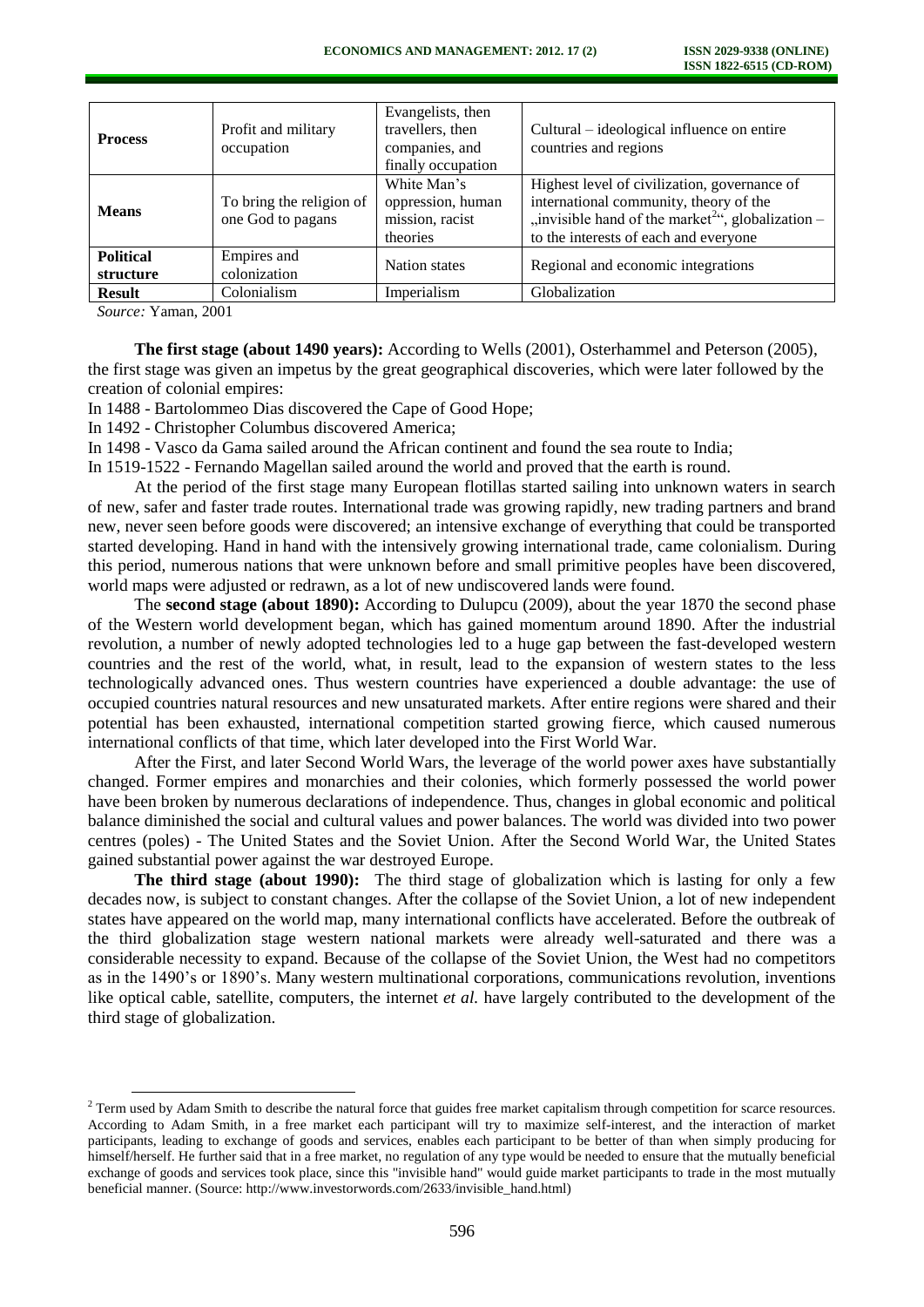On the other hand, scholars Gordon (2004), Hirst and Thompson (1997) hold an opinion that the threshold stones for the third stage of globalization were laid at the Breton Woods conference<sup>3</sup> when a consensus was reached on General Agreement on Tariffs and Trade (GATT), which was signed in 1947 and existed until 1993, when it was replaced by the World Trade Organization. Nine rounds of trade (Geneva (1947), Annecy (1949), Torquay (1950), Geneva (1956), Dillon (1960), Kennedy (1954), Tokyo (1973), Uruguay (1986) and Doha (2001 until now)) gave foundations to the development of free trade, which, as EBRD (2010) and World Bank (2010) indicate, is the main engine of the globalization process. The results of the above mentioned trade rounds that have spurred the spread of globalization are the following:

- 1. Reduction or elimination import of duties, agreements on establishment of free-trade areas (with very low or zero duties);
- 2. Reduction of transportation costs, especially for container transportation; Development of oceangoing vessels;
- 3. Reduced or completely abolished capital controls;

l

- 4. Agreement on the reduction, elimination or harmonization of subsidies for local businesses;
- 5. Agreement on intellectual property rights (for example: patents, issued in Germany, are also valid in Great Britain or the United States)
- 6. Agreement on a similar policy of subsidies for agriculture;
- 7. Agreement on the reduction of barriers of textile imports from developing countries;

Generally speaking, globalization has been mostly accelerated by the Uruguay Round, which took place from 1986 to 1994, a result of which, the WTO has been created, the Maastricht Treaty and the North American Free Trade Agreement (NAFTA) have been signed. Furthermore, after the Uruguay round, tariffs were cut dozens of times, trade barriers were mostly eliminated, and world exports rose at unprecedented speed.

Scientific works of authors Bitzenis (2005), Ritzer (2010), Osterhammel and Peterson (2005) emphasize, that the third stage of globalization has several specific characteristics: unprecedented rise in service sector, especially services related to knowledge and information, rapid exchange of technologies, i.e. technologies become out-of-date very quickly. These traits, absent in former stages of globalization, makes it an irreversible, unstoppable process. The current phase of globalization is more important, deeper, and different form earlier stages due to new technologies, information accessibility, and rapidity of its spread, trade liberalization, and sharp drop in transportation prices of goods, people and capital. Furthermore, the third stage of globalization witnesses the end of state isolation and to some extent loss of national sovereignty.

It is noticeable, that despite sharply increased international integration and trade, after the 2008 World economic crisis, some scholars notice trends of new process – *de*globalization. Lupan (2009), Gimaldi and Meschi (2008) indicate, that the never-accomplishing Doha Round (2001 – until now) determines many countries not to integrate globally, but rather regionally. In result, the world's multinational trade level may gradually become regional again.

### **Overview of globalization process in the Baltic States during the first period of sovereignty**

In contrast to the Western Europe, globalization was still a distant dream for the newly independent Baltic States in the 1920s. The Keynes described Britains' level of globalization of that time, was far from reality in Lithuania, Latvia and Estonia of the 1920s. The three nations have just gained independence from Russia, and faced isolation in foreign policy and partially in trade. Economic and political perspectives seemed vague and rather limited. The new independent countries tried to establish diplomatic relations with Western Europe. Lithuania managed to reach it with Germany, Estonia only with the Entente. The League of Nations seemed to be an unreachable organisation.

Despite the unfavourable situation, the Baltic States managed to adapt to the new conditions and open their economies to the process of globalization. The most advanced form of globalization at that time was economics, or more precisely – international trade. From the year 1920 Lithuania, Latvia and Estonia started

<sup>&</sup>lt;sup>3</sup> Bretton Woods conference – a gathering of 730 delegates form 44 countries, which took place in July 1-22<sup>nd</sup>, 1944 in the town of Bretton Woods (USA). The core aim of the gathering was the restoration of the world's financial and monetary order after the end of the II World War. The principal results of the conference: it was agreed on establishment of GATT (General Agreement on Tariffs and Trade), IMF (International Monetary Fund), IBRD (International Bank for Reconstruction and Development). Also the Bretton Woods system (set of rules for financial and commercial relations between dominant industrial countries and the binding of national currencies to the US Dollar) has been created which lasted until 1971.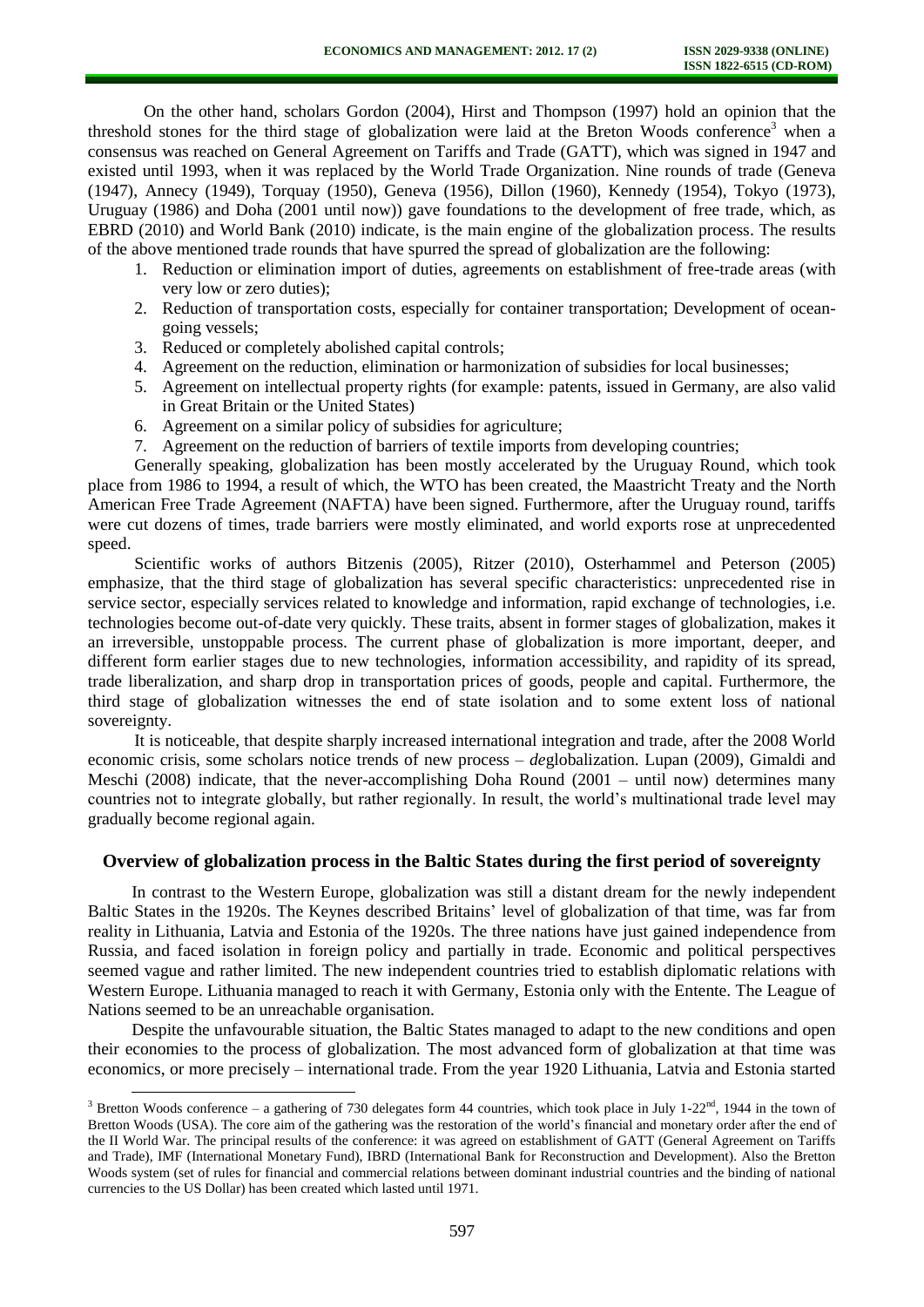exporting the surplus of agricultural goods (mostly grain and linen, later - pork) to Western Europe, 90 percent of which went to Germany<sup>4</sup> and Great Britain. The money earned, was a clue to adopting new foreign agricultural technologies, and thus local growers and to some extent producers rapidly modernized. Another spread of globalization came with imported goods from the West. As Cesevicius (1995) indicates, the Baltic States in the period of 1920-1924 mostly imported fertilizers, salt, agricultural machinery, sugar, crockery, spices, tea and others.

It is noticeable, that the demand and expanding international trade had a tremendous positive effect on logistics infrastructure of that time. During the period of 1920-1930 governments of the Baltic States paid special attention to repairing of existing regional roads, construction of new connecting highways, railways, bridges. The improved infrastructure immediately cut transportation prices and international trade, post and communication have accelerated respectively.

As for industrial globalization, the Baltic States had poor possibilities of developing its industries, as they had no coal, steal, kerosene and other industrial accelerators. As Cesevicius (1995) notices this has made the three economies highly dependent on foreign countries.

With years the level of the Baltic States' economic development, and hand in hand globalization process were only ascending. The extent of international trade and globalization level in the Baltic States of the 1929 is perfectly illustrated in Budzys (1929) writings<sup>5</sup>: "*It is a bright summer Sunday morning and a countryside Lithuanian girl is attending church. She is wearing a new fashion skirt, which has been sown in town from "Lodz" wool, her overcoat is made from German wool and Italian silk, woven in a French manufactory. Her shawl is woven in an English manufactory from Lithuanian linen. Her blond hair is decorated with a Belgian comb made from Indian rubber and coloured African stones and is tightened by blue ribbons from Japanese silk. Australian silver earrings are sparkling in her ears and a Mexican gold ring is on her left hand finger. Her neck is decoraed with a necklace with a golden American watch, made by famous Swiss jewellers. A white Austrian handkerchief is sticking out of her pocket. The girl is carrying a blanket, made from Irish Laplata sheep wool. She hits the sandy road with Turkish leather shoes put on German silk stockings."* Although the quote depicts the outfit of a daughter of a well to do Lithuanian farmer or landowner of the 1920s, the variety of origins of apparel is impressive. In comparison with a young girls' clothing of 2010s, we could unmistakably state that practically 80 percent of it has been made in China.

Even though the levels of economic development and globalization were promising, the Baltic States possibilities of political globalization were vague. However, the governments of the three countries have made attempts to at least regionalize. The Baltic Nations felt to be small and vulnerable. As Hovi (2000) explains,  $\alpha$ ,  $\leq$ ...> there were no traditions of independence in the region, and the former landlord country, Russia, even if momentarily weak, had not voluntarily abandoned the Baltic States and was expected to grow mighty again. Germany was another threat because of her closeness and traditional interests in the area." In the given situation the Baltic States were striving for an alliance in the region. Historical documents reveal, that discussions for a closer cooperation opened between the most endangered countries, Latvia and Lithuania. The two countries proposed Estonia and Finland to join the common defence scheme. In autumn 1919 the countries' delegates met six times to discuss the common defence and peace issues in the Baltic region. Later on, the negotiations were continued in three international conferences: (in Helsinki, January of 1920, in Riga, August-September of 1920 and in Warsaw, March of 1922). Despite the good will and expectations the meetings and negotiations have not brought any substantial results. The Baltic States had different ethnic and cultural roots, and there were a lot of frontier<sup>6</sup> and other disputes. Finally, in 1934 Estonia, Latvia and Lithuania have attempted to foster their regional cooperation with a new alliance treaty, so called the Baltic Entente. Several meetings of the Baltic States foreign ministers were held, but in the years of the crisis (1938-1939) it came to a complete failure build a joint front of the Baltic States.

In August 1939 globalization process in all three Baltic States was terminated for an unspecified period of time as the Molotov–Ribbentrop Pact (official title: Treaty of Non-Aggression between Germany and the Soviet Union) was signed, which meant that the [Soviet Union](http://en.wikipedia.org/wiki/Soviet_Union) and [Nazi Germany](http://en.wikipedia.org/wiki/Nazi_Germany) each settled to

l

<sup>&</sup>lt;sup>4</sup> Many historians indicate that the germans had an economic monopoly in Lithuania, Latvia and Estonia of the 1920s. The Baltic States had a great demand on industrial goods, and Germany had a most diverse supply, lacking only food and food matarials, the Baltic States of which had a substantial surplus. The given conditions and high rates of unemployment in Germany, made a lot of german goods and specialists come to the Baltic States and spread foreign culture.

<sup>5</sup> Word for word translation from Lithuanian language of the 1920s.

<sup>6</sup> Latvia disputed its frontiers with Estonia, and later with Lithuania.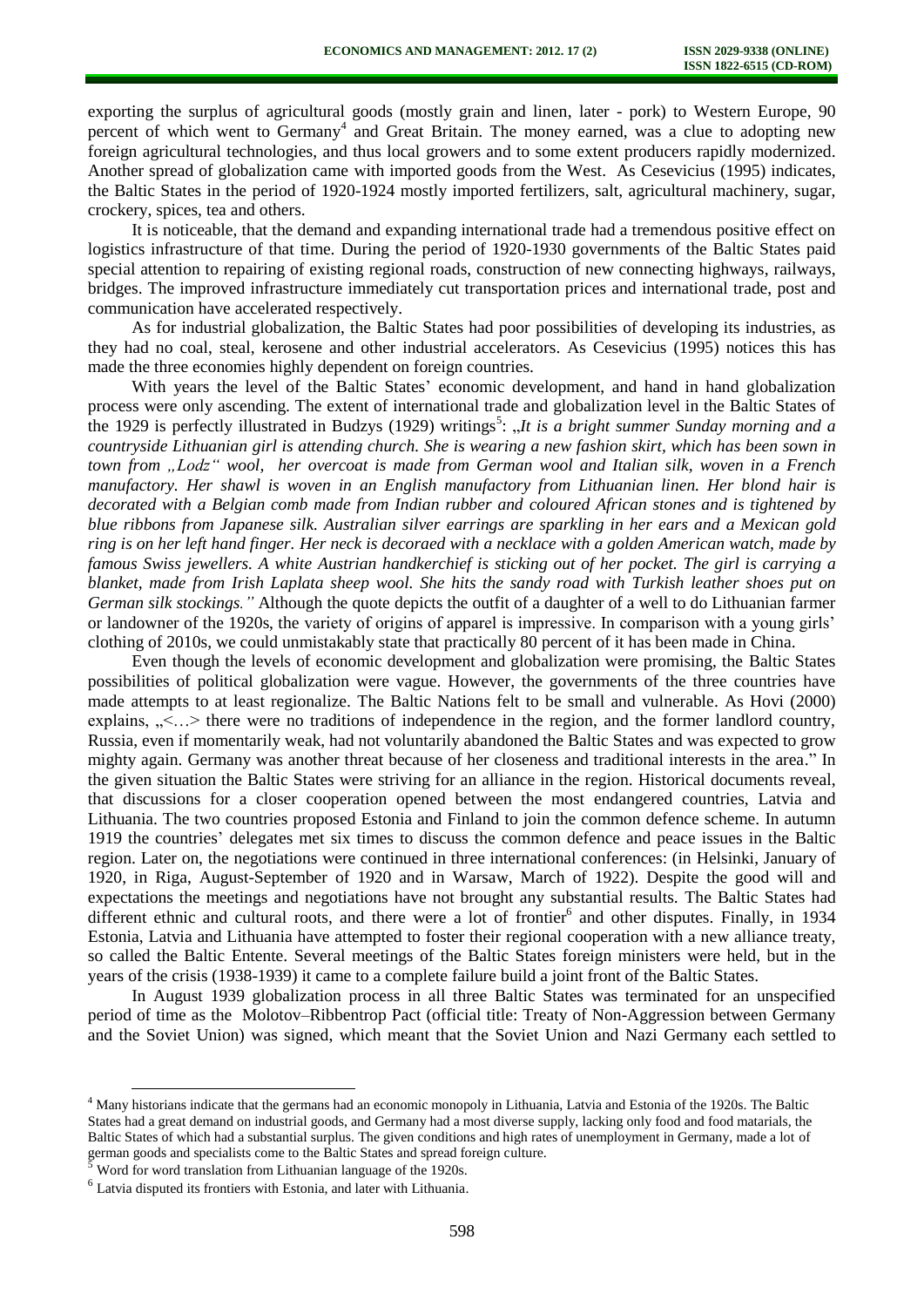remain [neutral](http://en.wikipedia.org/wiki/Neutrality_(international_relations)) in case the other one to be attacked by a third party<sup>7</sup>. In addition to the treaty a secret protocol dividing Romania, Poland, Lithuania, and Latvia, Estonia and Finland into German and Soviet Union spheres of influence was signed. This event was followed by a rapid Soviet Union annexation of [Estonia,](http://en.wikipedia.org/wiki/Estonia) [Latvia,](http://en.wikipedia.org/wiki/Latvia) [and Lithuania.](http://en.wikipedia.org/wiki/Lithuania) In the period of 1940-1990 the Baltic States were fully *de*globalized, lived in complete isolation from the rest of the world, the economy, technologies *et al.* were centrally planned and ties with the outside world were cut and prohibited.

# **Rapid development of globalization process in the Baltic States since the regain of independence in 1990**

A new dawn of globalization broke when the Soviet Union collapsed and the Baltic States have regained their independence in 1990. Lithuania, Latvia and Estonia have rejoined the international community as sovereign countries. The transition process from a centrally planned economy to free market principles, shift to democratic rule has started spurring the globalization process in the area. However, the transition process was far from smooth and consistent and took much longer than most experts could have predicted. In 1991 the economists at the International Monetary Fund summarized that the action plan of transition to market economies was to be achieved through efforts in the following areas (International Monetary Fund, 2010):

- 1. Liberalization–the process of allowing most prices to be determined in free markets and lowering trade barriers that had shut off contact with the price structure of the world's market economies.
- 2. Macroeconomic stabilization–bringing inflation under control and lowering it over time, after the initial burst of high inflation that follows from liberalization and the release of pent-up demand. This process requires discipline over the government budget and the growth of money and credit (that is, discipline in fiscal and monetary policy) and progress toward sustainable balance of payments.
- 3. Restructuring and privatization–the creation of a viable financial sector and reforming the enterprises in these economies to render them capable of producing goods that could be sold in free markets and of transferring their ownership into private hands.
- 4. Legal and institutional reforms–redefining the role of the state in these economies, establish the rule of law, and introduce appropriate competition policies.

With many hardships, obstacles and mistakes the Baltic States have completed the action plan, joined the European Union and North Atlantic Treaty organization (NATO) and fully opened their economies to the process of globalization. As a result, over the past two decades, numerous foreign investors started investing funds, establishing and running business operations in the Baltic States (Niedvaras, 2008). At this period of time, as financial openness has flourished across the entire world, and global flows of foreign direct investment have more than doubled in the Baltic States. At the same time, the levels in international trade have been gradually increasing, with the exceptions of 1998 and 2009 crisis years. As scholars Bernatonyte, Normantiene (2009), Melnikas (2008a), Melnikas (2008b), Kilijoniene et al. (2010) notice, in the long run, Lithuania, Latvia and Estonia gain more benefits from the process of globalization than losses, as opening their economic systems to the process results in heavily increased exports and levels of international trade, which in turn augments general economic growth. Globalization, indeed, brought influx of FDI to the Baltic States, but, on the other hand, intensified competition as local markets were entered by more experienced foreign rivals and boosted levels of migration (Cekanavicius and Kasnauskiene, 2009).

According to Dreher (2006), in the past twenty years, since the regain of the independence, the globalization indexes of the Baltic States were constantly ascending. One of the most cited globalization index in modern economic literature is the KOF Index of Globalization, which is concluded of three core dimensions:

- 1. *Economic globalization*, characterized as long distance flows of goods, capital and services as well as information and perceptions that accompany market exchanges;
- 2. *Political globalization*, characterized by a diffusion of government policies;

l

3. *Social globalization*, expressed as the spread of ideas, information, images and people.

<sup>&</sup>lt;sup>7</sup> The Molotov–Ribbentrop Pact lasted for less than two years: in June 22, 1941, Germany broke the Pact and invaded the Soviet [Union.](http://en.wikipedia.org/wiki/Operation_Barbarossa)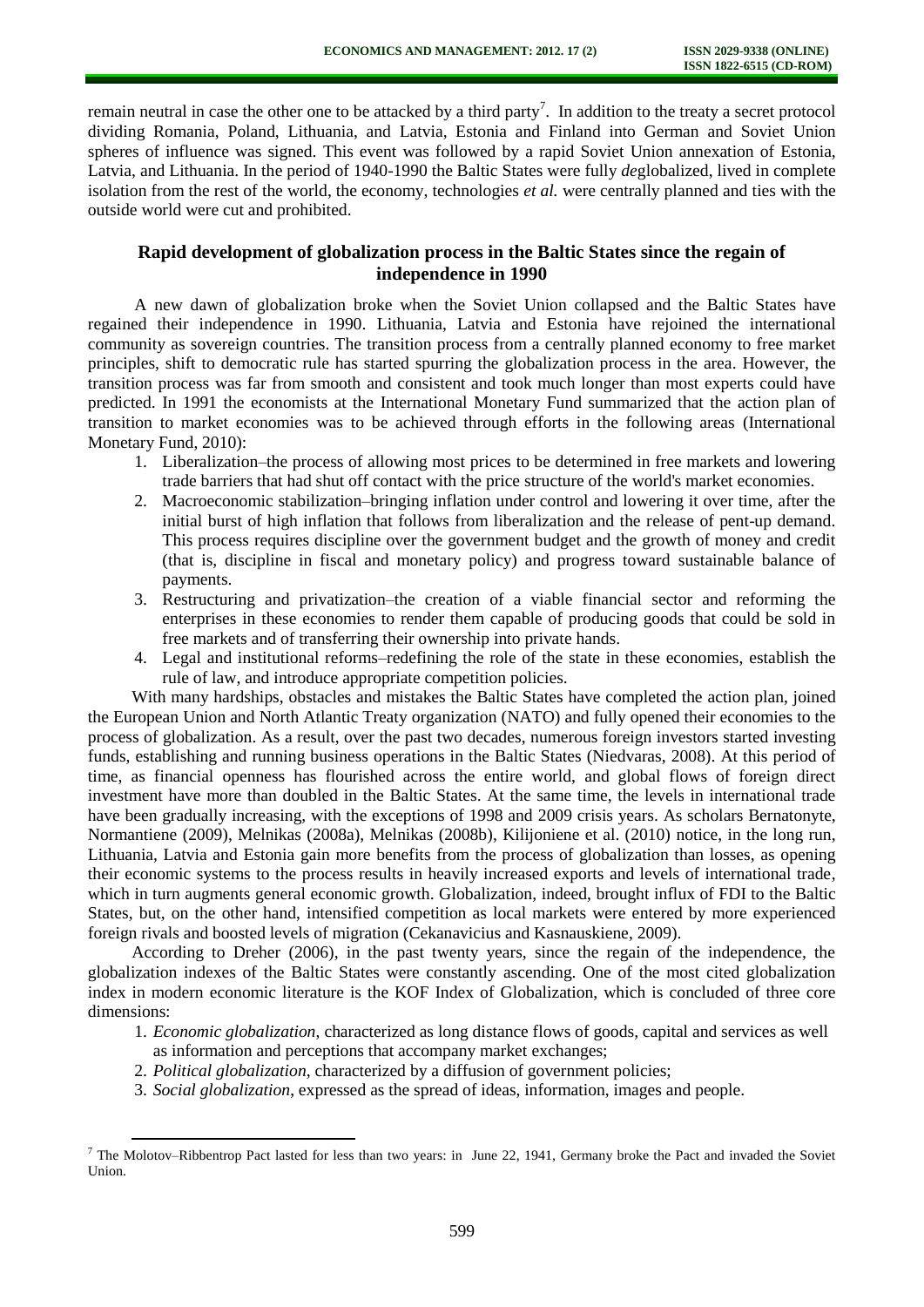In the above described index in the year 2011 Lithuania, Latvia and Estonia were ranked respectively 36-th, 41-st and 24-th. It is noticeable, that the three "Baltic sisters"share the same characteristics: high levels of economic globalization and lagging behind in terms of political globalization, which is substantially worsening the overall position.

| <b>The Baltic State</b> | 2011 KOF Index<br>of Globalization<br>and World<br>ranking | 2011 KOF Index<br>of Globalization<br>and World<br>ranking (economic<br>globalization) | 2011 KOF Index<br>of Globalization<br>and World<br>ranking (social<br>globalization) | 2011 KOF Index<br>of Globalization<br>and World<br>ranking (political<br>globalization) |
|-------------------------|------------------------------------------------------------|----------------------------------------------------------------------------------------|--------------------------------------------------------------------------------------|-----------------------------------------------------------------------------------------|
| Lithuania               | 73,64 (36)                                                 | 77,39 (34)                                                                             | 67,10(45)                                                                            | 77,97 (66)                                                                              |
| Latvia                  | 70,32 (41)                                                 | 79,29 (29)                                                                             | 69,64 (38)                                                                           | 56,62 (124)                                                                             |
| Estonia                 | 80,22 (24)                                                 | 89,2(8)                                                                                | 75,16 (29)                                                                           | 74,98 (78)                                                                              |

**Table 2.** 2011 KOF Index of Globalization of the Baltic States

*Source:* KOF Index of Globalization 2011. (http://globalization.kof.ethz.ch/static/pdf/rankings\_2011.pdf)

Poor results in political globalization partially explain why the Baltic States in some sources of literature are still considered as transition economies or having traits of transition. According to the EBRD (2010), Bitzenis (2005) some of the most crucial problems in such countries are shadow economy and high levels for corruption as Soviet mindset is still alive in many politicians, especially that of the older generation. As indicated in Table 2, the level of social globalization in the Baltic States is lagging behind the economic globalization as well. Although there are numerous social movements, associations, facilities of exchanging people, ideas and culture, levels of social globalization are not climbing as steeply as the economic globalization, what could be possibly explained by a relatively short period of statehood, specific mindset and historical background.

# **Conclusions**

Concluding on the conducted analysis of globalization process and its expression in Western Europe and the Baltic States the authors of this paper came to the following conclusions:

Despite the ever increasing scholarly work on globalization problematic there is neither clear definition of the concept, nor consensus upon its origin, historical stages or scale and scope of expression. One of the most acknowledged periodization so far is the division of the process into the first period (from 1490 to 1890), the second period (from 1891-1989) and the third period (1990- until now).

The analysis of scientific literature revealed, that the intensity of globalization in the long run has been varying. The speed and spread of globalization tends to accelerate with every decade. One of the most important stimuli of accelerating the process of globalization was the Bretton Woods conference (1944) and the following nine trade rounds, which have laid the foundations of free trade development. Powerful Western multinational corporations (sometimes exceeding the powers of national states), revolution of communications, inventions like optical cable, satellite, computers, the internet and others have also by no means largely contributed to the proceeding of globalization process.

An analysis of economic and historic literature, has revealed, that mostly unfavourable historic background and partially geographic location (always appearing in crossroads of foreign ambitions) led the Baltic States' relation to the process of globalization be fragmented, volatile and lag behind the successfully globalizing Western Europe. The openness to the process has been stopped several times due to foreign occupations. Despite economic, political hardships and pressures, in the first period of independence Lithuania, Latvia and Estonia have demonstrated remarkable results of international trade and logistics infrastructure development. However, globalizing politically was a much more sophisticated task, in which all efforts Baltic States' efforts to integrate between them and with other foreign states, came to a complete failure.

Finally, after the regain of their independence in 1990, the Baltic Sisters jumped into the globalization train again. Accomplishing liberalization, macroeconomic stabilization, restructuring and privatization, crucial legal and institutional reforms has been not an easy task, but in the last two decades the Baltic States have managed this and have achieved even more. Despite the fact that the Baltic States (in some sources of literature) are still considered (though advanced) as transition economies, they all occupy relatively high rankings in world globalization indexes.